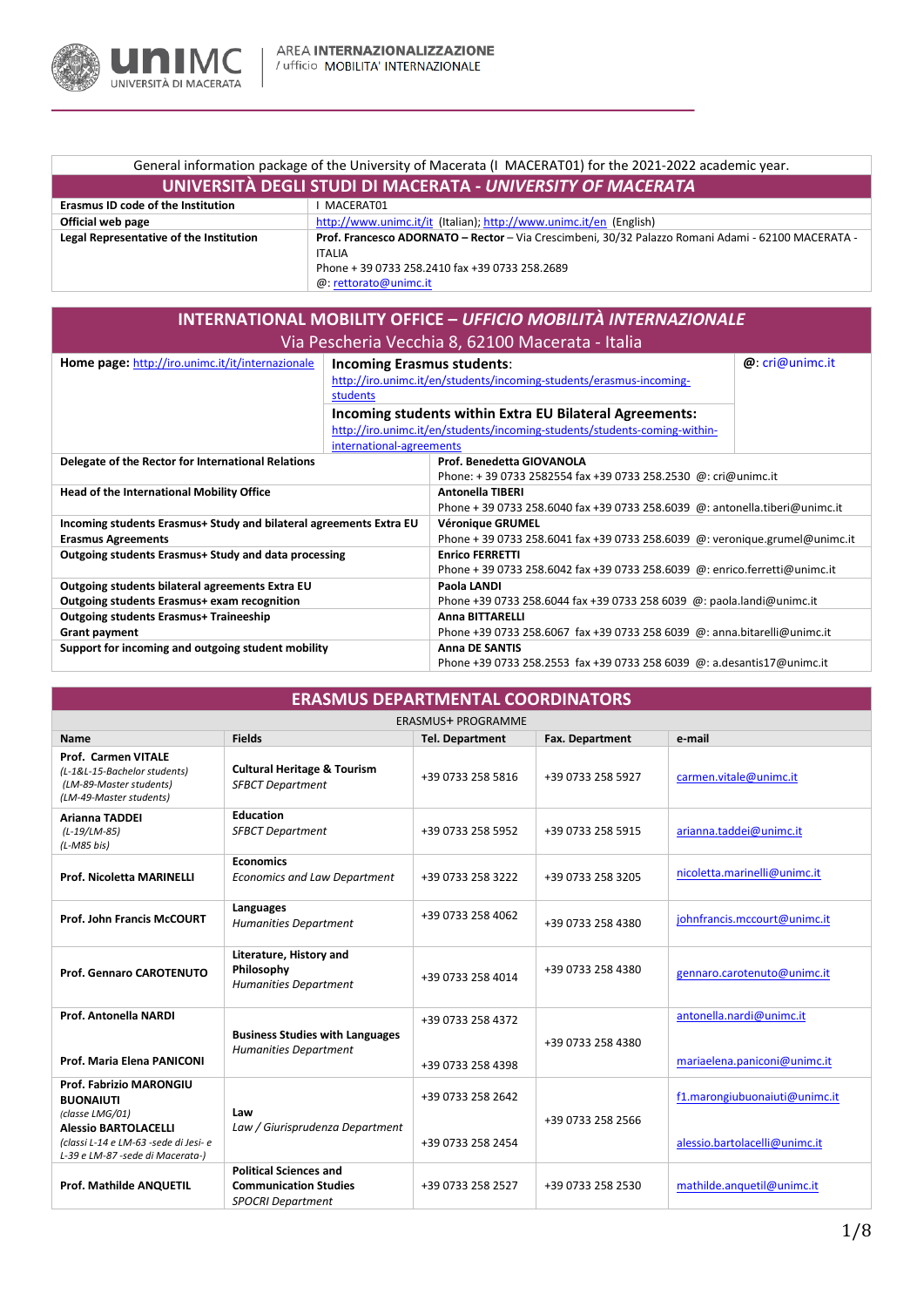

## **EXTRA EU \_ BILATERAL AGREEMENTS COORDINATORS**

| <b>EXTRA EU BILATERAL AGREEMENTS</b>                     |                      |                                                                         |                               |  |
|----------------------------------------------------------|----------------------|-------------------------------------------------------------------------|-------------------------------|--|
| Name                                                     | Country              | <b>University Partner</b>                                               | e-mail Coordinator UNIMC      |  |
| <b>Guido ALLINEY</b>                                     | Argentine            | National University of Litoral (Santa Fe)                               | guido.alliney@unimc.it        |  |
| Carla CAROTENUTO                                         | Argentine            | Universidad Nacional de Quilmes                                         | carla.carotenuto@unimc.it     |  |
| Carla CANULLO                                            | Argentine            | Universidad de Buenos Aires                                             | carla.canullo@unimc.it        |  |
| Carla CAROTENUTO                                         | Australia            | U. N. E. The University of New England                                  | carla.carotenuto@unimc.it     |  |
| <b>Massimo MECCARELLI</b>                                | Brazil               | Universidade Federal de Santa Catarina (UFSC)                           | massimo.meccarelli@unimc.it   |  |
| Arianna FERMANI                                          | Brazil               | State University of Maringá                                             | arianna.fermani@unimc.it      |  |
| Catia GIACONI                                            | Brazil               | Universidade Estadual Paulista (UNESP)                                  | catia.giaconi@unimc.it        |  |
| Andrea CALIGIURI                                         | Brazil               | Universidade Comunitaria de Regiao de Chapecó<br>(UNOCHAPECO)           | andrea.caligiuri@unimc.it     |  |
| Andrea CALIGIURI                                         | <b>Brazil</b>        | Complexo de Ensino Superior de Santa Catarina<br>(CESUSC)               | andrea.caligiuri@unimc.it     |  |
| Andrea CALIGIURI                                         | <b>Brazil</b>        | Universidade Federal de Minas Gerais (UFMG)                             | andrea.caligiuri@unimc.it     |  |
| Andrea CALIGIURI                                         | Brazil               | Universidade de São Paulo (USP)                                         | andrea.caligiuri@unimc.it     |  |
| Valerio Massimo DE ANGELIS                               | Canada               | Dalhousie university                                                    | valerio.deangelis@unimc.it    |  |
| Angelo VENTRONE                                          | China                | Università degli Studi Esteri del Guangdong                             | angelo.ventrone@unimc.it      |  |
| Angelo VENTRONE                                          | China                | Zhejiang Yuexiu University of Foreign Languages                         | angelo.ventrone@unimc.it      |  |
| Giorgio TRENTIN                                          | China                | Chengdu Institute Sichuan International Studies<br>University (CISISU)  | gtrentin@tiscali.it           |  |
| Giorgio TRENTIN                                          | China                | Hebei Normal University of Science and Technology                       | gtrentin@tiscali.it           |  |
| <b>Francesca SPIGARELLI</b>                              | China                | Human University                                                        | francesca.spigarelli@unimc.it |  |
| Andrea CALIGIURI                                         | China                | Chinese Academy of Social Sciences (CASS)                               | andrea.caligiuri@unimc.it     |  |
| <b>Francesca SPIGARELLI</b>                              | China                | Università Normale di Pechino - Scuola di Economia<br>e Amministrazione | francesca.spigarelli@unimc.it |  |
| Francesca SPIGARELLI                                     | China                | Università di Chung-Ang - Facoltà di Giurisprudenza                     | francesca.spigarelli@unimc.it |  |
| Benedetta GIOVANOLA                                      | China                | Renmin University of China - School of International<br><b>Studies</b>  | benedetta.giovanola@unimc.it  |  |
| Ermanno CALZOLAIO                                        | China                | Shanghai University of Political Science and Law                        | ermanno.calzolaio@unimc.it    |  |
| Elena CEDROLA                                            | Colombia             | Pontificia Universidad Javeriana - Cali                                 | elena.cedrola@unimc.it        |  |
| Benedetta GIOVANOLA                                      | Japan                | Kanagawa University                                                     | benedetta.giovanola@unimc.it  |  |
| Francesca SPIGARELLI                                     | Republic of<br>Korea | Chung-Ang University - Seoul                                            | francesca.spigarelli@unimc.it |  |
| Prof. Francesco ADORNATO / Benedetta<br><b>GIOVANOLA</b> | Russia               | <b>MGIMO University</b>                                                 | benedetta.giovanola@unimc.it  |  |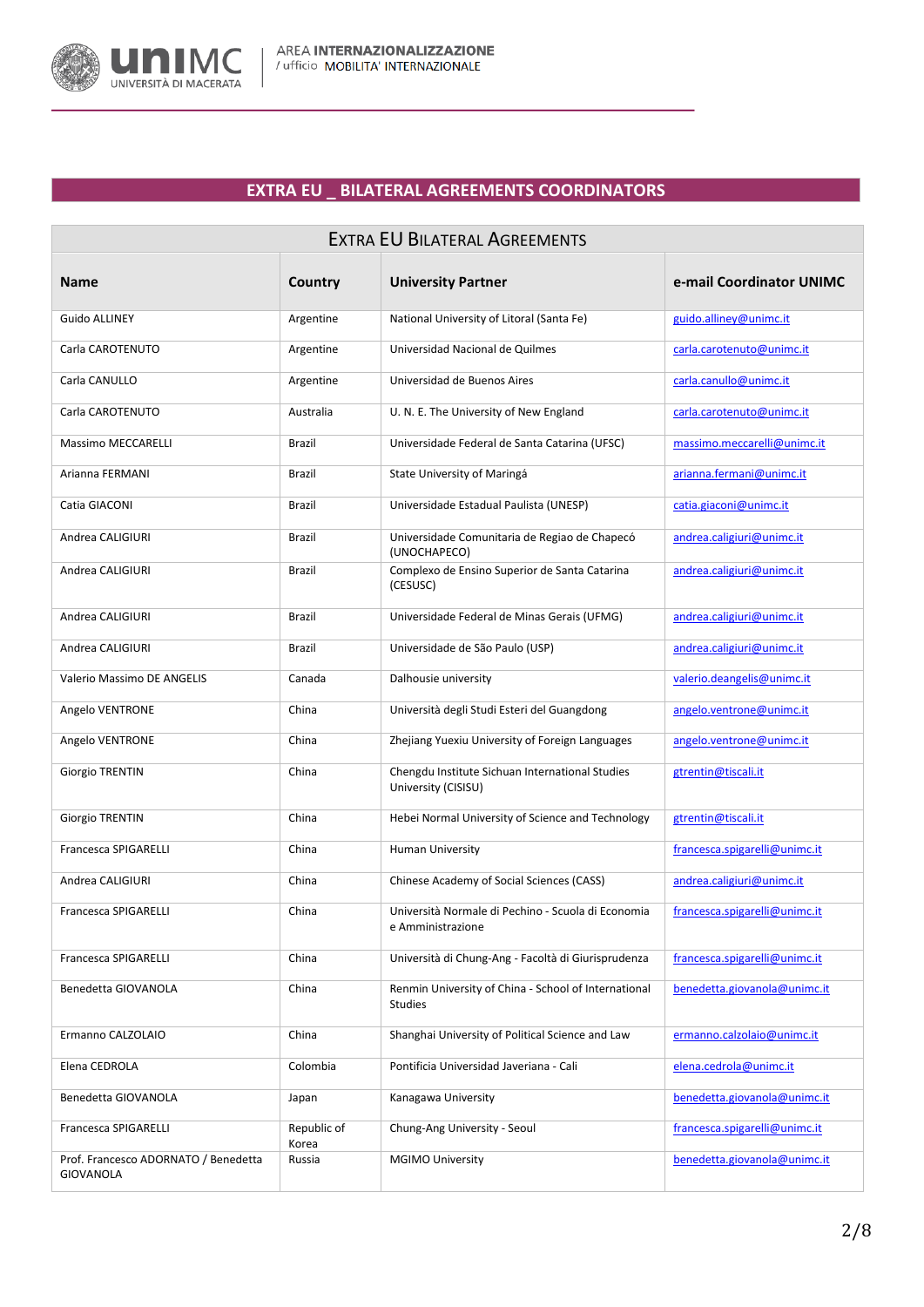

| Prof. Francesco ADORNATO / Benedetta<br>GIOVANOLA | Russia                            | Southern Federal University (SFEDU) -<br>Rostov-on-Don | benedetta.giovanola@unimc.it  |
|---------------------------------------------------|-----------------------------------|--------------------------------------------------------|-------------------------------|
| Francesca SPIGARELLI                              | United States of<br>America (USA) | Florida Gulf Coast University                          | francesca.spigarelli@unimc.it |

# **GENERAL INFORMATION (UNIVERSITY OF MACERATA)**

| <b>HOME PAGE</b>                                                                                                         | http://www.unimc.it/en?set language=en                                                                                                                                                                                                                                                                                                                                                                                                                                                                                                                                                                                                                                                                                                                                                                                                                                                                                                                                                                                                                                                                                                                                                                                                                                                                                                                                                                                                                                                                                                                                                                                                                                                                                                                                                                                                                                                        |
|--------------------------------------------------------------------------------------------------------------------------|-----------------------------------------------------------------------------------------------------------------------------------------------------------------------------------------------------------------------------------------------------------------------------------------------------------------------------------------------------------------------------------------------------------------------------------------------------------------------------------------------------------------------------------------------------------------------------------------------------------------------------------------------------------------------------------------------------------------------------------------------------------------------------------------------------------------------------------------------------------------------------------------------------------------------------------------------------------------------------------------------------------------------------------------------------------------------------------------------------------------------------------------------------------------------------------------------------------------------------------------------------------------------------------------------------------------------------------------------------------------------------------------------------------------------------------------------------------------------------------------------------------------------------------------------------------------------------------------------------------------------------------------------------------------------------------------------------------------------------------------------------------------------------------------------------------------------------------------------------------------------------------------------|
| <b>ERASMUS STUDENTS</b><br><b>WEB PAGE</b>                                                                               | <b>Erasmus Students</b><br>http://iro.unimc.it/en/students/incoming-students/erasmus-incoming-students                                                                                                                                                                                                                                                                                                                                                                                                                                                                                                                                                                                                                                                                                                                                                                                                                                                                                                                                                                                                                                                                                                                                                                                                                                                                                                                                                                                                                                                                                                                                                                                                                                                                                                                                                                                        |
| <b>INTERNATIONAL STUDENTS</b><br><b>COMING FROM EXTRA UE</b><br><b>BILATERAL AGREEMENTS</b><br><b>WEB PAGE</b>           | International students coming in the framework of Extra EU Bilateral Agreements<br>http://iro.unimc.it/en/students/incoming-students/students-coming-within-international-agreements                                                                                                                                                                                                                                                                                                                                                                                                                                                                                                                                                                                                                                                                                                                                                                                                                                                                                                                                                                                                                                                                                                                                                                                                                                                                                                                                                                                                                                                                                                                                                                                                                                                                                                          |
| <b>ERASMUS STUDENTS</b><br><b>ENROLLMENT PROCESS</b>                                                                     | <b>APPLICATION PROCEDURE</b><br>Students must be nominated by their home university as soon as possible and no later than 30 June for Semester 1 (fall semester/full<br>year) and 30 October for Semester 2 (spring semester). Please email veronique.grumel@unimc.it with<br>Students' full names and e-mail address<br>Subject area with ISCED code (very IMPORTANT)<br>$\bullet$<br>Semester of the mobility and tentative days of students' stay<br>$\bullet$<br>The University of Macerata will contact the selected students through a welcome e-mail that contains useful information, documents<br>to submit and instructions on how to apply online for the 2021-2022 Academic Year.<br><b>ONLINE APPLICATION FORM</b><br>http://iro.unimc.it/en/students/incoming-students/erasmus-incoming-students/erasmus-incoming-students/administrative-<br>procedures/before-arrival<br><b>ERASMUS INCOMING HOME PAGE</b><br>http://iro.unimc.it/en/students/incoming-students/erasmus-incoming-students<br>LETTER OF ACCEPTANCE<br>All students whose nominations correspond to existing Erasmus Mobility Agreements are automatically accepted. The University of<br>Macerata does not directly send official acceptance letters. Acceptance letters will only be sent for non-EU students who need a visa<br>for Italy.<br>If acceptance letters are required, the sending University has to address a specific request to veronique grumel@unimc.it.<br>Please note that non-EU students coming from a European University no longer need to apply for a residence permit within 8 days of<br>their arrival in Italy but they only need to fill in a Declaration of Presence for the Police Headquarters in Macerata. In order to complete<br>the Declaration of Presence, students need to attach a copy of their residence permit issued by the Country in which they are<br>studying. |
| <b>INTERNATIONAL STUDENTS</b><br><b>COMING FROM EXTRA EU</b><br><b>BILATERAL AGREEMENTS</b><br><b>ENROLLMENT PROCESS</b> | <b>APPLICATION PROCEDURE</b><br>Students must be nominated by their Home University as soon as possible and no later than 30 June for Semester 1 (fall semester/full<br>year) and 30 October for Semester 2 (spring semester). Please email veronique.grumel@unimc.it with<br>Students' full names and e-mail address<br>$\bullet$<br>Subject area of the Agreement<br>$\bullet$<br>Semester of the mobility and tentative days of students' stay<br>$\bullet$<br>The University of Macerata will contact the selected students through a welcome e-mail that contains useful information, documents<br>to submit and instructions on how to apply online for the 2021-2022 Academic Year.<br><b>ON-LINE APPLICATION FORM</b><br>http://iro.unimc.it/en/students/incoming-students/students-coming-within-international-agreements/enrollment-process<br><b>EXTRA-EU INCOMING STUDENTS WITHIN INTERNATIONAL AGREEMENTS HOME PAGE</b><br>http://iro.unimc.it/en/students/incoming-students/students-coming-within-international-agreements                                                                                                                                                                                                                                                                                                                                                                                                                                                                                                                                                                                                                                                                                                                                                                                                                                                     |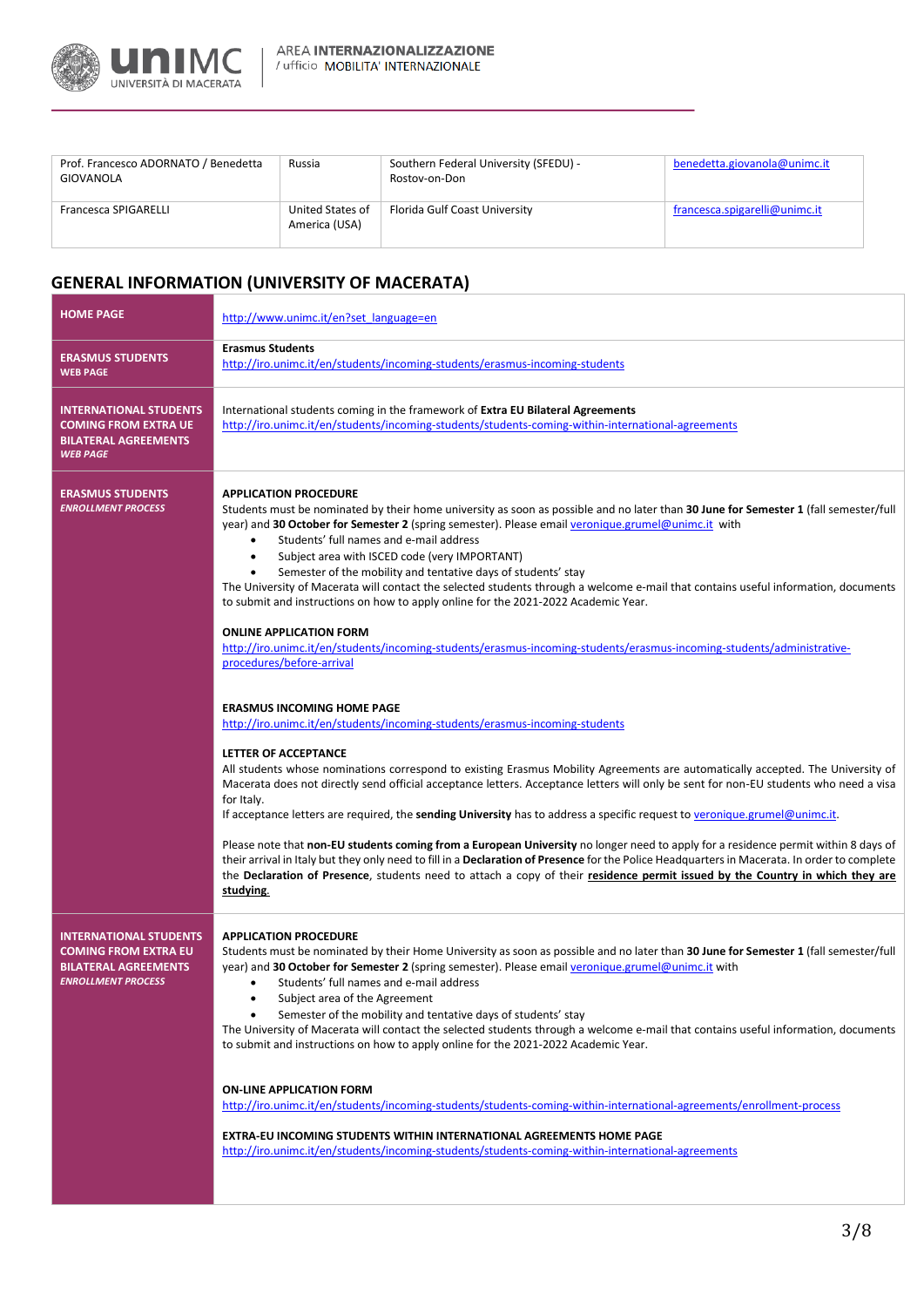

|                                                                                                                          | LETTER OF ACCEPTANCE<br>Acceptance letters will only be sent for non-EU students who need a visa for Italy.<br>If acceptance letters are required, the sending University has to address a specific request to veronique grumel@unimc.it.<br>Please note that non-EU students staying in Italy for more than 3 consecutive months must apply for a residence permit within 8 days<br>of their arrival in Italy.                                                                                                                                                                                                                                                                                                                                                                                                                                                                                                                                                                                                                                                                                                                                                                                           |
|--------------------------------------------------------------------------------------------------------------------------|-----------------------------------------------------------------------------------------------------------------------------------------------------------------------------------------------------------------------------------------------------------------------------------------------------------------------------------------------------------------------------------------------------------------------------------------------------------------------------------------------------------------------------------------------------------------------------------------------------------------------------------------------------------------------------------------------------------------------------------------------------------------------------------------------------------------------------------------------------------------------------------------------------------------------------------------------------------------------------------------------------------------------------------------------------------------------------------------------------------------------------------------------------------------------------------------------------------|
| <b>APPLICATION DEADLINES</b><br>For ALL INCOMING students                                                                | 1° semester or full Academic Year: JUNE, 30 <sup>TH</sup><br>2° semester: OCTOBER, 30TH                                                                                                                                                                                                                                                                                                                                                                                                                                                                                                                                                                                                                                                                                                                                                                                                                                                                                                                                                                                                                                                                                                                   |
| <b>SEMESTER DATES</b>                                                                                                    | <b>STARTING DATES</b><br>1° semester: 3rd / 4 <sup>th</sup> week of September<br>2° semester: 2 <sup>nd</sup> / 3 <sup>rd</sup> week of February<br>NOTA BENE: These starting dates are approximate as they vary from one Department to another.<br>To consult the Academic Calendar of the Department for which you are exchanging, please go to the link<br>http://iro.unimc.it/en/students/incoming-students/erasmus-incoming-students/didactics/academic-calendar 21-22                                                                                                                                                                                                                                                                                                                                                                                                                                                                                                                                                                                                                                                                                                                               |
| <b>LIST OF COURSES</b><br><b>AVAILABLE</b>                                                                               | The University of Macerata has five Departments<br>Education, Cultural Heritage and Tourism;<br>$\bullet$<br>Political Sciences, Communication and International Relations;<br>$\bullet$<br>$\bullet$<br>Law;<br>Humanities – language, mediation, history, literature, philosophy;<br>٠<br>Economics<br>All Erasmus students are required to choose the largest proportion of CFU/ECTS credits (at least 51%) from the Department for which<br>they are exchanging. However, students may include courses from other Departments but the total credits must not exceed those of<br>the subject area of their Mobility Agreements.<br>Please note: some courses take place only in the first or second semester. It is important for students to choose courses that actually<br>take place in the semester in which they come to Macerata.<br>To consult our Academic Offer, please go to the following link<br>http://iro.unimc.it/en/students/incoming-students/erasmus-incoming-students/didactics/courses<br>Students also have the opportunity to sit exams for both Bachelor's Degree (Laurea Triennale - indicated by L) and Master's Degree<br>(Laurea Magistrale - indicated by LM) programmes. |
| <b>ERASMUS STUDENTS</b><br><b>LEARNING AGREEMENT</b>                                                                     | The Learning Agreement (before/during/after the mobility) has to be signed by the student, the Contact Person/Coordinator at the<br>Sending Institution and the Contact Person/Coordinator at the Receiving Institution.<br>Any modification to the Learning Agreement needs to be agreed by the three parties. The Contact Person/Coordinator at University of<br>Macerata is the Erasmus Departmental Coordinator (check the list above). The student has to refer to the Erasmus Departmental<br>Coordinator corresponding to the field of study of the relevant Erasmus Agreement.<br><b>Maximum amount of credits:</b><br>- 30 credits per semester for a full-time study workload<br>- 60 credits per full academic year for a full-time study workload                                                                                                                                                                                                                                                                                                                                                                                                                                             |
| <b>INTERNATIONAL STUDENTS</b><br><b>COMING FROM EXTRA UE</b><br><b>BILATERAL AGREEMENTS</b><br><b>LEARNING AGREEMENT</b> | The Learning Agreement has to be signed by the student, the Contact Person/Coordinator at the Sending Institution and the Contact<br>Person/Coordinator at the Receiving Institution.<br>The Contact Person/Coordinator at the University of Macerata is the Extra EU Bilateral Agreement Coordinator (check the list above).<br>- 30 credits per semester for a full-time study workload<br>- 60 credits per full academic year for a full-time study workload                                                                                                                                                                                                                                                                                                                                                                                                                                                                                                                                                                                                                                                                                                                                           |
| <b>ERASMUS STUDENTS</b><br><b>ITALIAN LANGUAGE AND</b><br><b>CULTURE COURSES</b>                                         | The official language at the University of Macerata is <b>Italian</b> .<br>THE MINIMUM RECOMMENDED LEVEL OF ITALIAN LANGUAGE IS A1 OF THE EUROPEAN FRAMEWORK<br>Students must have reached at least the A1 level of Italian and provide an international certificate (minimum A1 of the European<br>framework). The University Language Centre (CLA) ascertains the validity of the certificates.                                                                                                                                                                                                                                                                                                                                                                                                                                                                                                                                                                                                                                                                                                                                                                                                         |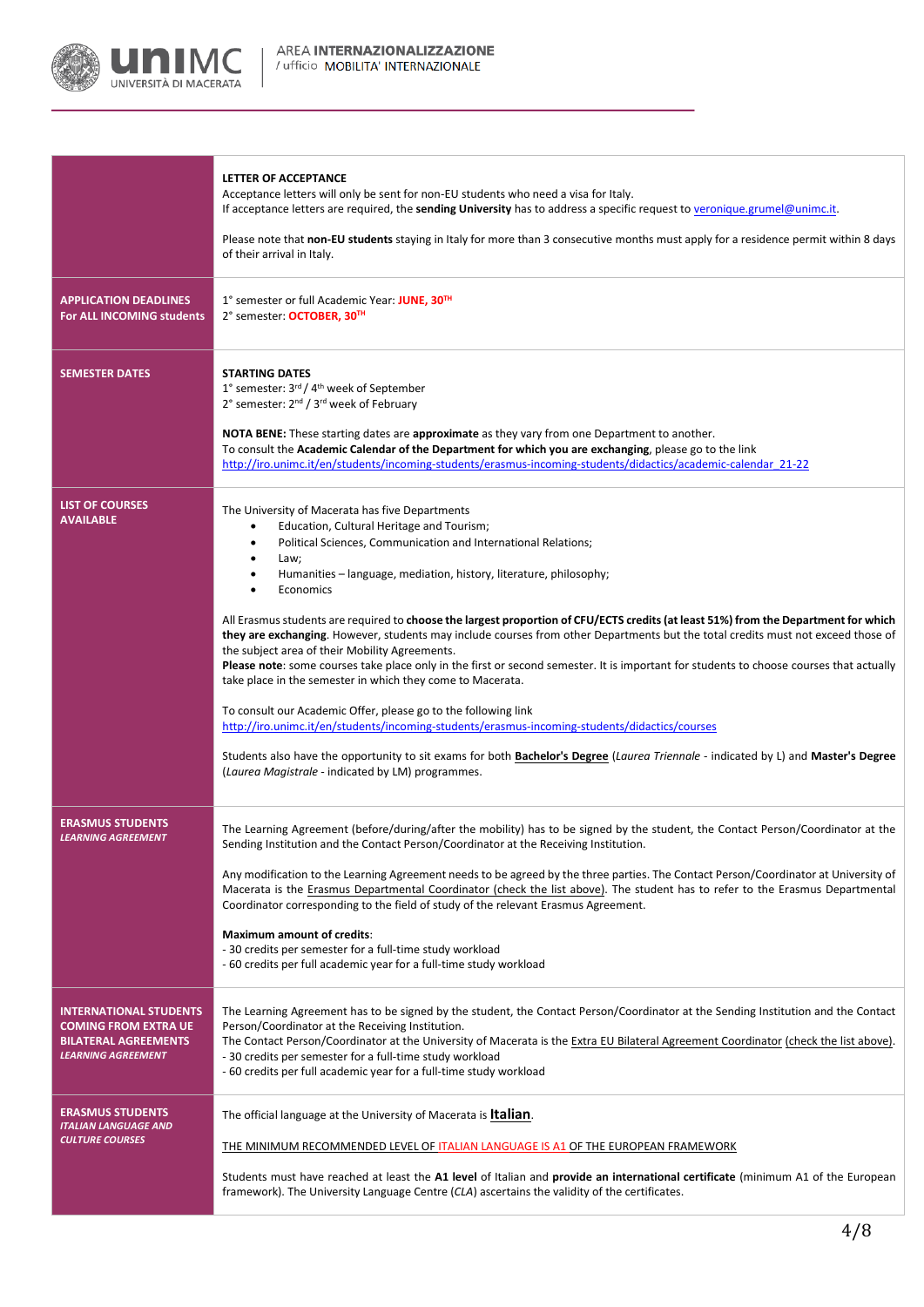

Please find below the list of certificates that the University of Macerata recognizes as valid

- 1. CELI Università per Stranieri di Perugia / CVCL[: www.cvcl.it](http://www.cvcl.it/)
- 2. CILS Università per Stranieri di Siena / Centro CILS[: http://cils.unistrasi.it/](http://cils.unistrasi.it/)
- 3. IT Roma Tre / Ufficio della Certificazione Dipartimento di Linguistica[: www.certificazioneitaliano.uniroma3.it](http://www.certificazioneitaliano.uniroma3.it/)
- 4. PLIDA La Società Dante Alighieri / Progetto PLIDA[: http://www.societadantealighieri.org/it/](http://www.societadantealighieri.org/it/)

The certificates have to be released after 1 January 2016. Other types of certificates will not be accepted. **Certificates must be sent as an attachment to the Application Form from April 22nd, 2021 to June 30th, 2021.**

If the certification submitted is **NOT VALIDATED** by the *CLA* or the student **CANNOT PROVIDE** an Italian language certificate (minimum A1 of the European Framework), the student has to take a compulsory placement test of Italian Language Proficiency.

#### **STUDENTS WHO DO NOT HAVE A CERTIFICATION VALIDATED BY THE** *CLA* **AND MUST TAKE THE ONLINE PLACEMENT TEST**

Students who have not submitted an International Certificate of Italian language approved by the *CLA* have to register on the platform [http://CLAcourses.unimc.it/](http://clacourses.unimc.it/) from **April 22nd, 2021 to June 30th, 2021.**

With the information provided during the registration (email + password), students have to carry out the placement test via the link [http://moodle.unimc.it.](http://moodle.unimc.it/) At the end of the test, students will be redirected to the Course page [http://CLAcourses.unimc.it/](http://clacourses.unimc.it/) that allows them to enroll in the course of the corresponding level, according to the result obtained.

### **STUDENTS WHO MUST ATTEND THE INTENSIVE COURSE OF ITALIAN LANGUAGE (A0 / A1 LEVEL)**

Students who do not pass the placement test and therefore do not reach the minimum A1 level have to **attend a 50-hour intensive course of Italian language of basic level** (free of charge but compulsory) and sit the final exam. The course will take place in Macerata, either in September (students arriving in the first semester) or in mid-January (students arriving in the second semester), before the start of the academic classes.

#### **INTENSIVE COURSE OF ITALIAN LANGUAGE (COMPULSORY) – 50-hour course of basic level (A0-A1)**

- **First (fall) semester: from September 13th , 2021 to October 5th , 2021**
	- **Second (spring) semester: from 24th January 2022 until 18th February 2022**.

Students who have to attend this course are recommended to organize their arrival in Macerata accordingly.

In order to take the final exam, the student must attend 75% of the lessons on site (38 hours minimum). Students who pass the final exam obtain 8 CFU/ECTS.

**All international students (both Erasmus and Bilateral Agreements students) may exclusively attend Italian language courses organized by the University Language Centre (***CLA)***. They cannot attend other Italian language courses organized by the Departments.**

**DURING THE FIRST AND SECOND SEMESTER – 40-hour courses of A2/B1/B2/C1 level REGISTRATION for Italian language courses (A2/B1/B2/C1 level)**

- Students must register in advance on the platform[: http://CLAcourses.unimc.it/](http://clacourses.unimc.it/)
- With the information provided during the registration (email + password) students have to carry out the placement test via the lin[k http://moodle.unimc.it.](http://moodle.unimc.it/)
- At the end of the test, students will be redirected to the Course pag[e http://CLAcourses.unimc.it/](http://clacourses.unimc.it/) that allows them to enroll in the course of the corresponding level, according to the result obtained.

In order to take the final exam, the student must attend 75% of the lessons on site (30 hours minimum). Students who pass the final exam obtain 8 CFU/ECTS.

More information about Italian Language courses is available at the following links

[http://iro.unimc.it/en/students/incoming-students/erasmus-incoming-students/minimum-recommended-level-of-italian-and](http://iro.unimc.it/en/students/incoming-students/erasmus-incoming-students/minimum-recommended-level-of-italian-and-english-language)[english-language](http://iro.unimc.it/en/students/incoming-students/erasmus-incoming-students/minimum-recommended-level-of-italian-and-english-language)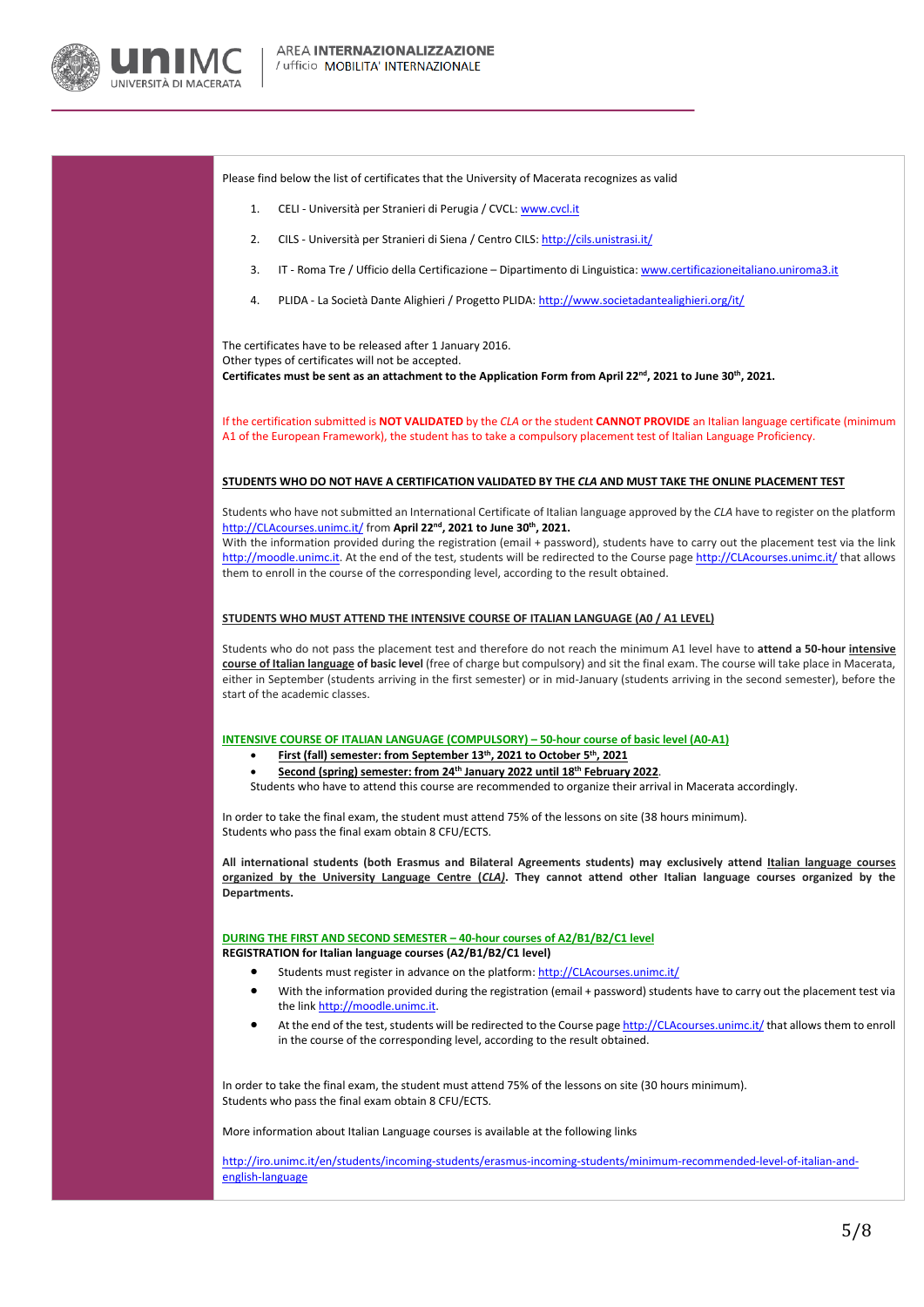

|                                                                                                                                                      | http://iro.unimc.it/en/students/incoming-students/erasmus-incoming-students/erasmus-incoming-students/italian-language-<br>courses/information<br>http://iro.unimc.it/en/students/incoming-students/erasmus-incoming-students/erasmus-incoming-students/italian-language-<br>courses/italian-language-courses-free-on-site-courses                                                                                                                                                          |
|------------------------------------------------------------------------------------------------------------------------------------------------------|---------------------------------------------------------------------------------------------------------------------------------------------------------------------------------------------------------------------------------------------------------------------------------------------------------------------------------------------------------------------------------------------------------------------------------------------------------------------------------------------|
|                                                                                                                                                      |                                                                                                                                                                                                                                                                                                                                                                                                                                                                                             |
| <b>ERASMUS STUDENTS</b><br><b>COURSES TAUGHT IN ENGLISH</b>                                                                                          | <b>THE MINIMUM RECOMMENDED LEVEL OF ENGLISH IS B1 OF THE EUROPEAN FRAMEWORK.</b><br>Please note that here in Macerata only a few courses are taught in English. In order to attend courses taught in English, Erasmus<br>students are required to have a B1 level in English and to provide an English certificate (minimum B1 of the European Framework).<br>The certificate must be sent as an attachment to the online application form.                                                 |
|                                                                                                                                                      | Attention: Students who do not have the minimum recommended level of Italian (A1) must attend the Intensive Course of Italian for<br>Beginners even though all the courses they will follow in Macerata are entirely taught in English. The Italian course is a way of<br>facilitating student integration, as the official language in Macerata is Italian and not English.                                                                                                                |
| <b>INTERNATIONAL STUDENTS</b><br><b>COMING FROM EXTRA UE</b><br><b>BILATERAL AGREEMENTS</b><br><b>ITALIAN LANGUAGE AND</b><br><b>CULTURE COURSES</b> | The official language at the University of Macerata is Italian. In order to succeed in the academic environment, it is essential that<br>students quickly develop a knowledge of the language. Therefore, we strongly recommend starting studying the language before<br>coming to Macerata. Students who want to attend an Italian Language Course have to take a compulsory placement test of Italian<br>Language Proficiency. The placement test will be held online.                    |
|                                                                                                                                                      | How to register at the compulsory placement test of Italian Language Proficiency:                                                                                                                                                                                                                                                                                                                                                                                                           |
|                                                                                                                                                      | From April 22 <sup>nd</sup> , 2021 to June 30 <sup>th</sup> , 2021, students must register in advance at the online services of the University of<br>Macerata through the link http://CLAcourses.unimc.it/                                                                                                                                                                                                                                                                                  |
|                                                                                                                                                      | The student must then log in to the test platform (with username and password provided during the registration) at the<br>٠<br>link http://moodle.unimc.it and carry out the placement test                                                                                                                                                                                                                                                                                                 |
|                                                                                                                                                      | At the end of the test, the student will be directed to the web page http://clacourses.unimc.it and will be able to enroll to<br>$\bullet$<br>the corresponding course level based on the obtained results.                                                                                                                                                                                                                                                                                 |
|                                                                                                                                                      | Students who do not pass the placement test and therefore do not reach the minimum A1 level can attend a 50-hour intensive course<br>of Italian language of basic level (free of charge) and sit the final exam. The course will take place in Macerata, either in September<br>(students arriving in the first semester) or in mid-January (students arriving in the second semester), before the start of the academic<br>classes.                                                        |
|                                                                                                                                                      | <b>INTENSIVE COURSE OF ITALIAN LANGUAGE - 50-hour course of basic level (A0-A1)</b>                                                                                                                                                                                                                                                                                                                                                                                                         |
|                                                                                                                                                      | First (fall) semester: from September 13 <sup>th</sup> , 2021 to October 5 <sup>th</sup> , 2021<br>Second (spring) semester: from 24th January 2022 until 18th February 2022.<br>Students who have to attend this course are recommended to organize their arrival in Macerata accordingly.                                                                                                                                                                                                 |
|                                                                                                                                                      | In order to take the final exam, the student must attend 75% of the lessons on site (38 hours minimum).<br>Students who pass the final exam obtain 8 CFU/ECTS.                                                                                                                                                                                                                                                                                                                              |
|                                                                                                                                                      | All international students (both Erasmus and Bilateral Agreements students) may exclusively attend Italian language courses<br>organized by the University Language Centre (CLA). They cannot attend other Italian language courses organized by the<br>Departments.                                                                                                                                                                                                                        |
| <b>COURSES TAUGHT IN ENGLISH</b>                                                                                                                     | Please note that here in Macerata only a few courses are taught in English. In order to attend courses taught in English, Extra EU<br>Bilateral Agreement students are required to have a B1 level in English and to provide an English certificate (minimum B1 of the<br>European Framework).<br>The certificate has to be issued after 1 January 2016 by the Home University or by one of the following internationally recognized<br>certification institutions (e.g. Cambridge, Toefl). |
|                                                                                                                                                      | The certificate must be sent as an attachment to the on-line application form.                                                                                                                                                                                                                                                                                                                                                                                                              |
| <b>ACCOMMODATION</b>                                                                                                                                 | Erasmus and Extra EU Bilateral Agreement students may choose to request an accommodation in University Residences for their stay<br>in Macerata.                                                                                                                                                                                                                                                                                                                                            |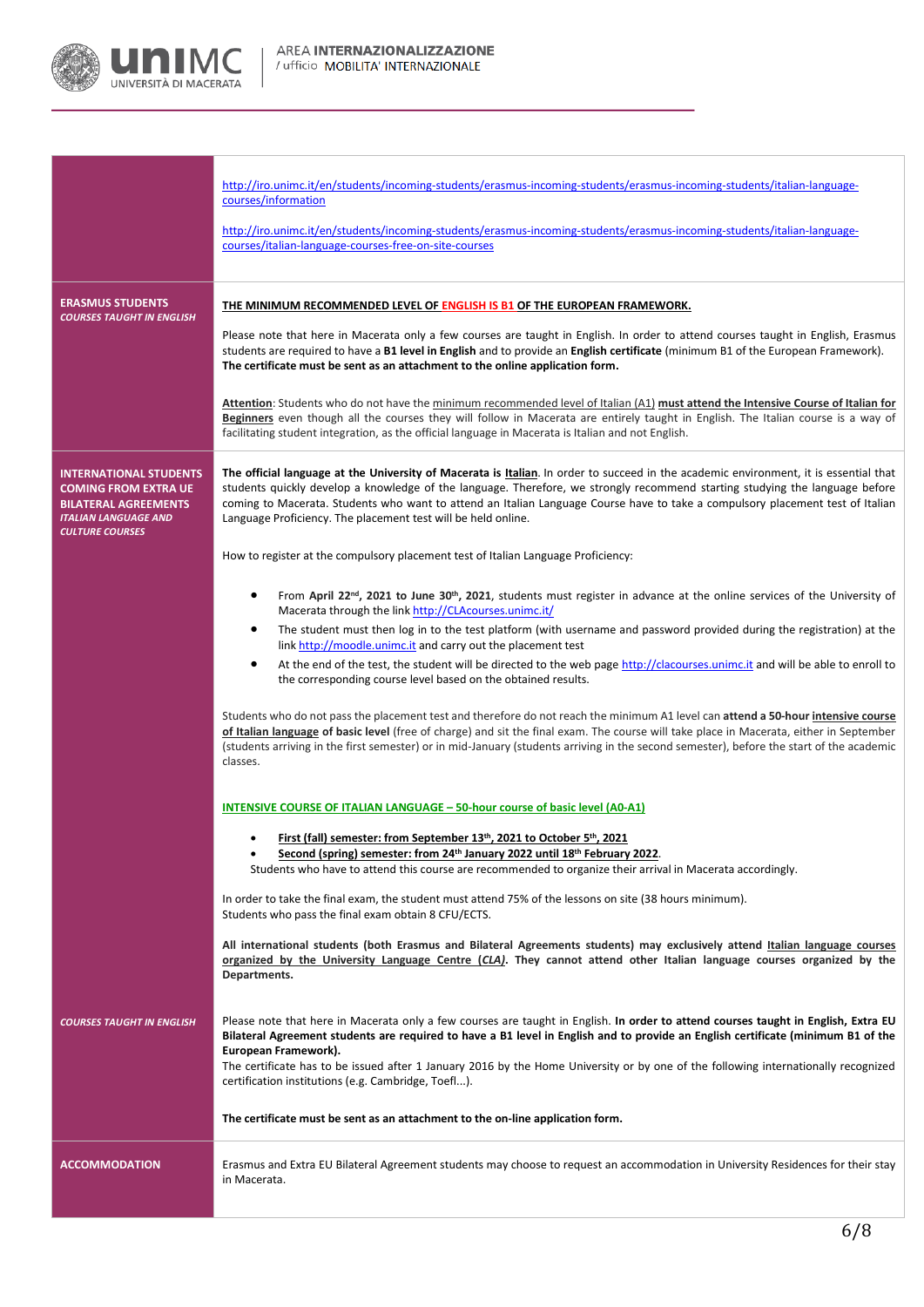

|                                                                                 | Faro Housing manages University Residences for both Erasmus and Extra EU Bilateral Agreement students.                                                                                                                                                                                                                                                                                                                                                                                                                                                                                                                                                                                                                                                                                                                                                                           |
|---------------------------------------------------------------------------------|----------------------------------------------------------------------------------------------------------------------------------------------------------------------------------------------------------------------------------------------------------------------------------------------------------------------------------------------------------------------------------------------------------------------------------------------------------------------------------------------------------------------------------------------------------------------------------------------------------------------------------------------------------------------------------------------------------------------------------------------------------------------------------------------------------------------------------------------------------------------------------|
|                                                                                 | To specify the type of accommodation students would prefer to stay in, please tick the relevant box ('University Residence') in the<br>Application Form.                                                                                                                                                                                                                                                                                                                                                                                                                                                                                                                                                                                                                                                                                                                         |
|                                                                                 | Students who have been allocated a room will receive a confirmation e-mail that also specifies which residence they have been<br>allocated to - mid-July for students coming for the first (fall) semester/full-academic year; mid-November for students coming for the<br>second (spring) semester.                                                                                                                                                                                                                                                                                                                                                                                                                                                                                                                                                                             |
|                                                                                 | Students who have not obtained a room in the University Residence or have selected the entry 'private flat in town' in the Application<br>Form for their accommodation option will have to autonomously find an accommodation in Macerata by consulting private rental<br><u>ads.</u>                                                                                                                                                                                                                                                                                                                                                                                                                                                                                                                                                                                            |
|                                                                                 | All information on accommodation (University Residences and private flats) are available at<br>http://iro.unimc.it/en/students/incoming-students/erasmus-incoming-students/erasmus-incoming-students/accommodation-1                                                                                                                                                                                                                                                                                                                                                                                                                                                                                                                                                                                                                                                             |
| <b>VISA &amp; POLICE</b><br><b>REGISTRATION</b>                                 | For NON-EUROPEAN students only:                                                                                                                                                                                                                                                                                                                                                                                                                                                                                                                                                                                                                                                                                                                                                                                                                                                  |
|                                                                                 | Please note that non-EU students coming from a European University no longer need to apply for a residence permit within 8 days of<br>their arrival in Italy but only need to fill in a Declaration of Presence for the Police Headquarters in Macerata. In order to complete the<br>Declaration of Presence, students need to attach a copy of their residence permit issued by the Country in which they are studying.                                                                                                                                                                                                                                                                                                                                                                                                                                                         |
|                                                                                 | Please note that non-EU students coming in the framework of an EXTRA EU BILATERAL AGREEMENT and staying in Italy for more<br>than 3 consecutive months must apply for an EU Residence Permit for Study Reason within 8 days within 8 days of their arrival in Italy.<br>Further information is available at the following link<br>http://iro.unimc.it/en/students/incoming-students/erasmus-incoming-students/erasmus-incoming-students/practical-<br>information/police-registration                                                                                                                                                                                                                                                                                                                                                                                            |
| <b>INSURANCE</b>                                                                | All students must have a health insurance certificate valid in Italy for the entire duration of their stay in the country. This applies to<br>both EU and non-EU citizens.                                                                                                                                                                                                                                                                                                                                                                                                                                                                                                                                                                                                                                                                                                       |
|                                                                                 | We advise students to come to Italy with such health insurance in order to avoid delays in obtaining residence permits for non-EU<br>students.                                                                                                                                                                                                                                                                                                                                                                                                                                                                                                                                                                                                                                                                                                                                   |
|                                                                                 | Documents must be legible and written in Italian or English.                                                                                                                                                                                                                                                                                                                                                                                                                                                                                                                                                                                                                                                                                                                                                                                                                     |
|                                                                                 | Further information is available at the following link:<br>http://iro.unimc.it/en/students/incoming-students/erasmus-incoming-students/erasmus-incoming-students/practical-<br>information/italian-healthcare-system                                                                                                                                                                                                                                                                                                                                                                                                                                                                                                                                                                                                                                                             |
| <b>HOW TO REACH MACERATA</b><br>and the INTERNATIONAL<br><b>MOBILITY OFFICE</b> | http://iro.unimc.it/en/students/incoming-students/erasmus-incoming-students/erasmus-incoming-students/practical-<br>information/travel-information                                                                                                                                                                                                                                                                                                                                                                                                                                                                                                                                                                                                                                                                                                                               |
| <b>OTHER REMARKS</b>                                                            | Macerata is located in central Italy in the Marche region. It stands on a 313-metre hill, 30 km from the Adriatic Sea and 60 km from the<br>Umbria-Marche Apennines. It is ideally located for students to travel throughout the country.<br>The University of Macerata has played a truly remarkable role since its foundation in 1290. It is one of the oldest universities in Italy. It<br>boasts more than 13,000 students and five departments that are located within the medieval walls of the historic center. Macerata is<br>a city of art, with a typical medieval atmosphere and a high quality of life. "' International', 'young' and 'friendly' are words commonly<br>used to describe the city. The cultural liveliness of the historic center invites you to learn something about its past or to enjoy a meal<br>or a drink in a wide choice of cafés and bars. |
|                                                                                 | <b>SELF-STUDY WITH THE APP 'ITALIAMO'</b>                                                                                                                                                                                                                                                                                                                                                                                                                                                                                                                                                                                                                                                                                                                                                                                                                                        |
|                                                                                 | Before arriving in Macerata, students wishing to learn basic Italian and improve their knowledge of the Italian culture may download<br>the app ItaliAmo, created by the Italian Ministry of Foreign Affairs.                                                                                                                                                                                                                                                                                                                                                                                                                                                                                                                                                                                                                                                                    |
|                                                                                 | Try it out and download it at the following link:<br>iOS                                                                                                                                                                                                                                                                                                                                                                                                                                                                                                                                                                                                                                                                                                                                                                                                                         |
|                                                                                 | https://itunes.apple.com/us/app/italiamo/id1341662965?I=it&Is=1&mt=8<br>Android<br>https://play.google.com/store/apps/details?id=com.italia.ovosodo                                                                                                                                                                                                                                                                                                                                                                                                                                                                                                                                                                                                                                                                                                                              |
|                                                                                 |                                                                                                                                                                                                                                                                                                                                                                                                                                                                                                                                                                                                                                                                                                                                                                                                                                                                                  |